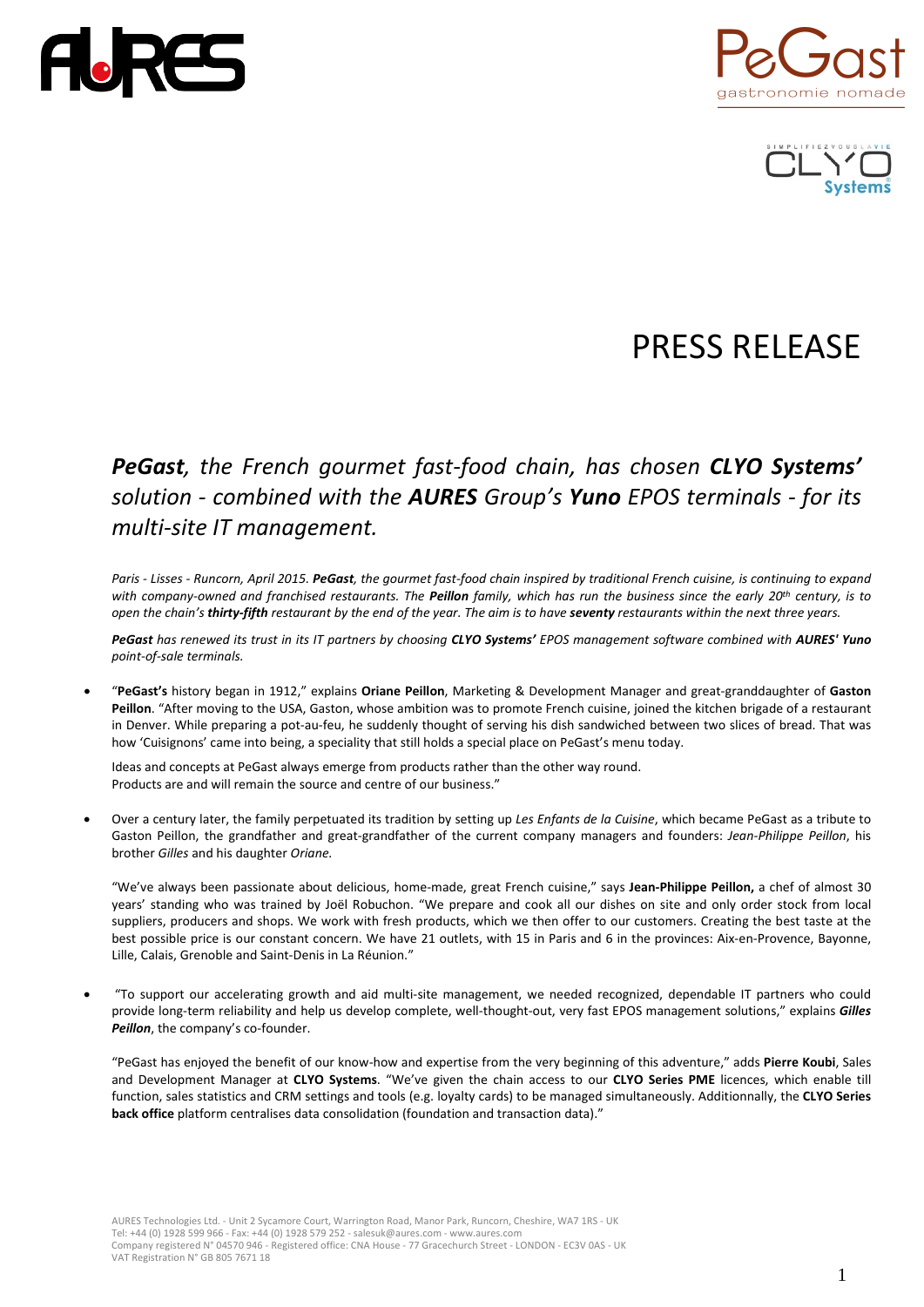"AURES systems were an obvious choice from the start of our collaboration. We needed guaranteed, robust, reliable equipment on our sites. We couldn't take a gamble on low-grade hardware, which would have risked undermining our software's credibility. The technical quality and performance of AURES' machines made it stand out from other manufacturers'. Another benefit is that these terminals are very easy to access, which makes them much more simple to maintain."

"The CLYO/AURES solution is a great success, combining simplicity, efficiency, reliability and a designer look."

PeGast used to work with former Elios EPOS terminals but has now replaced them with Yuno, the latest product in AURES' range.

"We tested several types of hardware and various EPOS manufacturers," adds **Oriane Peillon**.

*"*AURES terminals are by far the most reliable, robust and long-lasting for our business. For example, waterproof touchscreens have become essential in our sector."

The responsiveness of the solution installed and the speed of its EPOS terminals are also absolute musts for PeGast: "With one payment receipt every 15 seconds and a tailor-made customer loyalty programme containing up to 2,000 or so cards per restaurant, we needed an extremely efficient, very fast system.

It's out of the question for our brand image to make customers wait longer than 10 minutes in total, even during rush-hour periods.

The designer look is another benefit, especially since this equipment is good value for money, which we really appreciate," concludes Peillon*.*

The solution rolled out at **PeGast** offers the following advantages:

- CLYO Systems' solution makes multi-site management easier. Front office (till operations) and back office (centralised, simplified management of stock, orders, sales, supplies and customer loyalty programmes, for example) operations can be conducted simultaneously.
- Complete, multi-site management of customer loyalty programmes: access to loyalty accounts (about 2,000 cards per retail outlet), each account's history and orders, number of times customers have gone through check-outs and their purchasing habits.
	- o Loyalty card payments and monetization of points earned
	- o Email and SMS customer loyalty campaign management
	- o Promotional campaign management (reduction coupons, etc.)
	- o Centralized data reporting and storage
- Access to exhaustive reports, giving PeGast managers control and an immediate, real-time overview of sales activity.
- Fast transactions as a result of powerful EPOS terminals (processors) with very reactive multi-touch touchscreens.
- Strong, robust EPOS terminals (fanless, compact, resistant system, Bay Trail J1900 processor, SSD, completely waterproof, projected capacitive screen), which are ideal for tough catering sector and kitchen environments (no ventilation, resistant to fat and liquid splashes, leftovers, flour, crumbs, etc.).
- Energy efficient EPOS processor (consumes less than 10 W), which reduces carbon footprint. This is in line with current environmental standards.
- The Yuno terminal's modern, aesthetic style is completely in harmony with PeGast's simple concept and commercial environment.

*CLYO Systems' platform together with AURES' Yuno have given PeGast a fast, adjustable and long-lasting EPOS solution.*



 *Oriane Peillon, the PeGast network's Marketing & Development Manager,*  standing next to a **Yuno** terminal

 *(PeGast, 21 Rue Danielle Casanova in Paris)*

 *Photo: AURES Technologies – copyright 2015.*